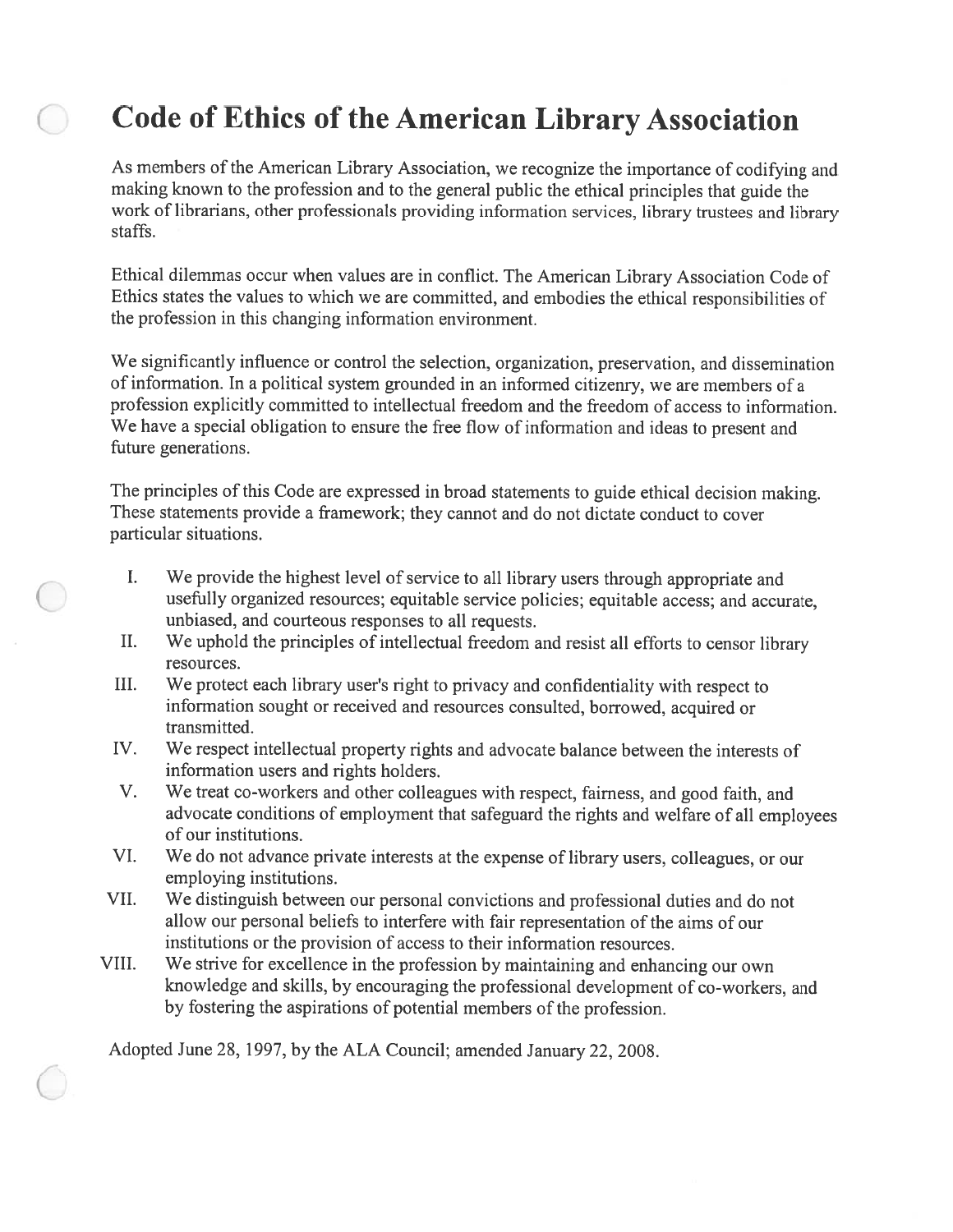#### LOCAL GOVERNMENT CODE TITLE 4. FINANCES SUBTITLE B. COUNTY FINANCES CHAPTER 113. MANAGEMENT OF COUNTY MONEY SUBCHAPTER B. DEPOSIT OF MONEY

Sec. 113.022. TIME FOR MAKING DEPOSITS. (a) <sup>A</sup> county officer who receives funds shall deposit the funds with the county treasurer on or before the next regular business day after the date on which the funds are received. If this deadline is not met, the officer must deposit the funds, without exception, on or before the seventh business day after the day on which the funds are received. However, in <sup>a</sup> county with fewer than 50,000 inhabitants, the commissioners court may extend the period during which funds must be deposited with the county treasurer, but the period may not exceed <sup>30</sup> days after the date the funds are received.

(b) <sup>A</sup> county treasurer shall deposit the funds received under Subsection (a) in the county depository in accordance with Section 116.113(a). In all cases, the treasurer shall deposit the funds on or before the seventh business day after the date the treasurer receives the funds.

Acts 1987, 70th Leg., ch. 149, Sec. 1, eff. Sept. 1, 1987. Amended by: Acts 2007, 80th Leg., R.S., Ch. 836, Sec. 1, eff. September 1, 2007.

1

 $\bigcirc$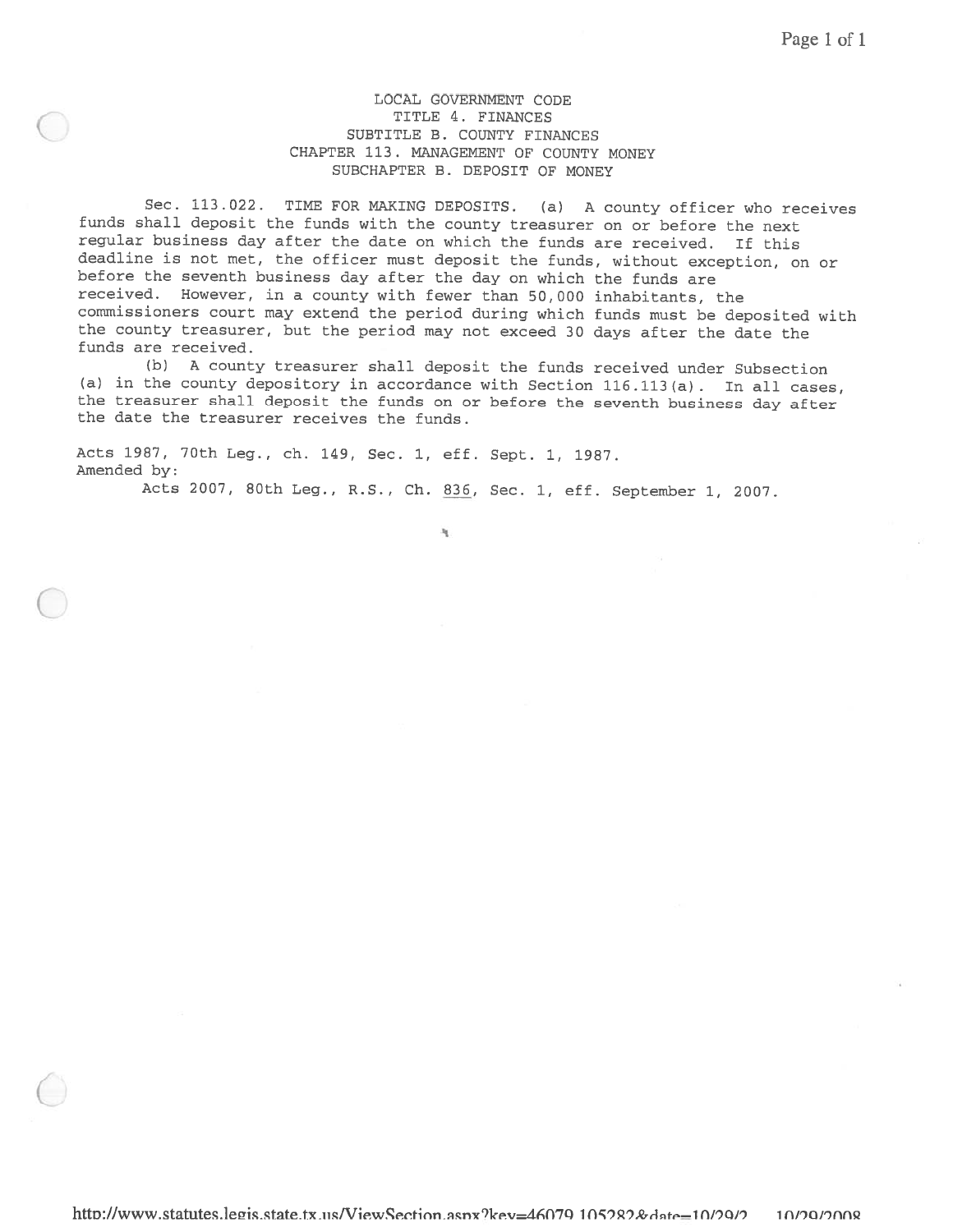# Library Bill of Rights

The American Library Association affirms that all libraries are forums for information and ideas, and that the following basic policies should guide their services.

- I. Books and other library resources should be provided for the interest, information, and enlightenment of all people of the community the library serves. Materials should not be excluded because of the origin, background, or views of those contributing to their creation.
- II. Libraries should provide materials and information presenting all points of view on current and historical issues. Materials should not be proscribed or removed because of partisan or doctrinal disapproval.
- III. Libraries should challenge censorship in the fulfillment of their responsibility to provide information and enlightenment.
- IV. Libraries should cooperate with all persons and groups concerned with resisting abridgment of free expression and free access to ideas.
- V. A person's right to use <sup>a</sup> library should not be denied or abridged because of origin, age, background, or views.
- VI. Libraries which make exhibit spaces and meeting rooms available to the public they serve should make such facilities available on an equitable basis, regardless of the beliefs or affiliations of individuals or groups requesting their use.

Adopted June 18, 1948. Amended February 2, 1961; June 28, 1967; and January 23, 1980, inclusion of "age" reaffirmed January 23, 1996, by the ALA Council.

C.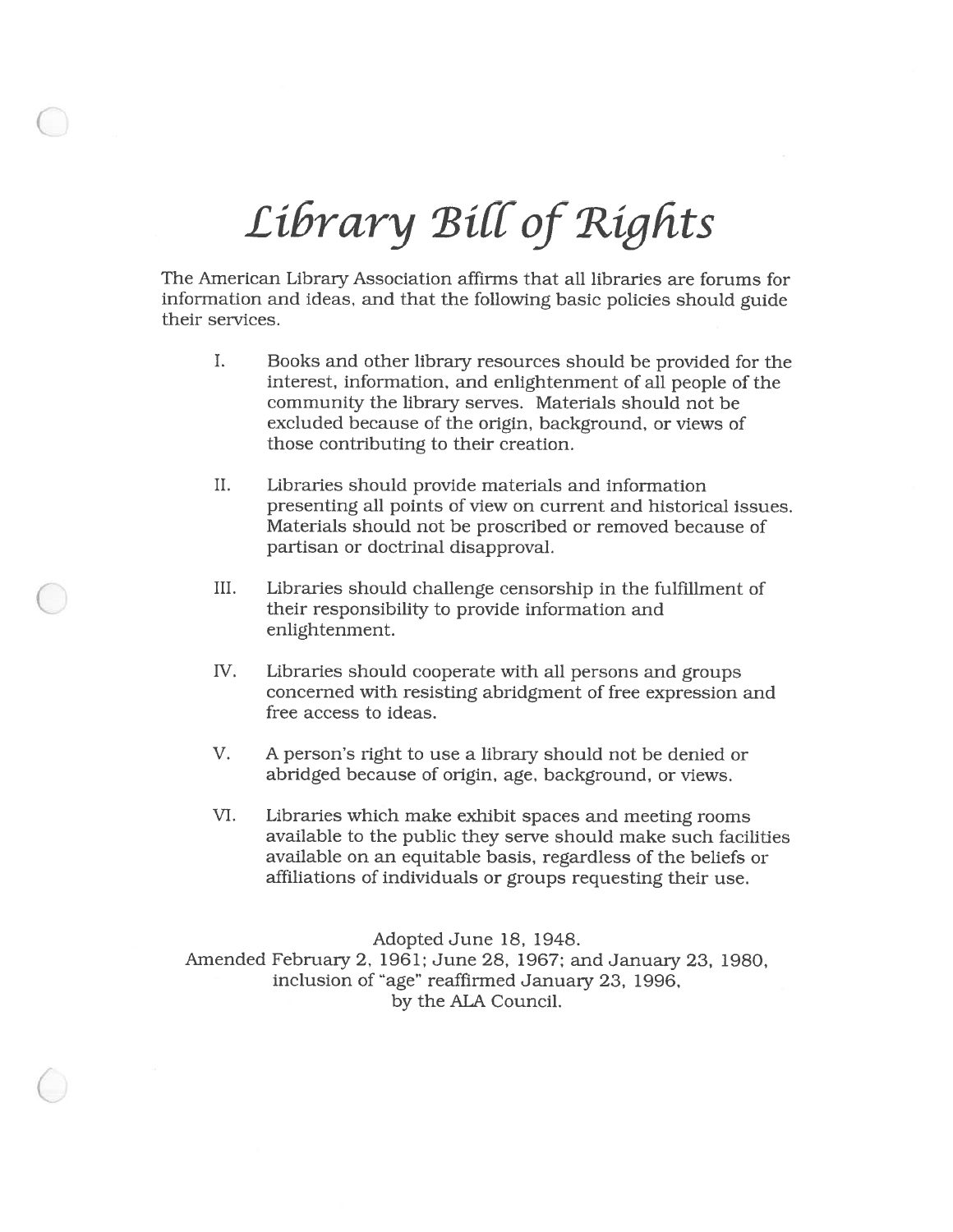#### MEETING ROOMS

# An Interpretation of the LiBRARY BiLL OF RIGHTS

Many libraries provide meeting rooms for individuals and groups as part of a program of service.<br>Article VI of the *Library Bill of Rights* states that such facilities should be made available to the<br>public served by the g

Libraries maintaining meeting room facilities should develop and publish policy statements governing use. These statements can properly define time, <sup>p</sup>lace, or manner of use; such qualifications should not pertain to the content of <sup>a</sup> meeting or to the beliefs or affiliations of the sponsors. These statements should be made available in any commonly used language within the community served.

If meeting rooms in libraries supported by public funds are made available to the general public<br>for non-library sponsored events, the library may not exclude any group based on the subject<br>matter to be discussed or based

Written policies for meeting room use should be stated in inclusive rather than exclusive terms.<br>For example, a policy that the library's facilities are open "to organizations engaged in educational, cultural, intellectual use the facilities because they engage in intellectual activities, but would exclude most commercial uses of the facility.

<sup>A</sup> publicly supported library may limit use of its meeting rooms to strictly "library-related" activities, provided that the limitation is clearly circumscribed and is viewpoint neutral.

Written policies may include limitations on frequency of use, and whether or not meetings held<br>in library meeting rooms must be open to the public. If state and local laws permit private as<br>well as public sessions of meeti same standard should be applicable to all.

If meetings are open to the public, libraries should include in their meeting room policy<br>statement a section that addresses admission fees. If admission fees are permitted, libraries shall<br>seek to make it possible that th pay, but who wish to attend the meeting. Article V of the Library Bill of Rights states that "a person's right to use a library should not be denied or abridged because of origin, age, background, or views." It is inconsistent with Article V to restrict indirectly access to library meeting rooms based on an individual's or group's ability to pay for that access.

Adopted July 2, 1991, by the ALA Council. [ISBN 8389-7550-X]

C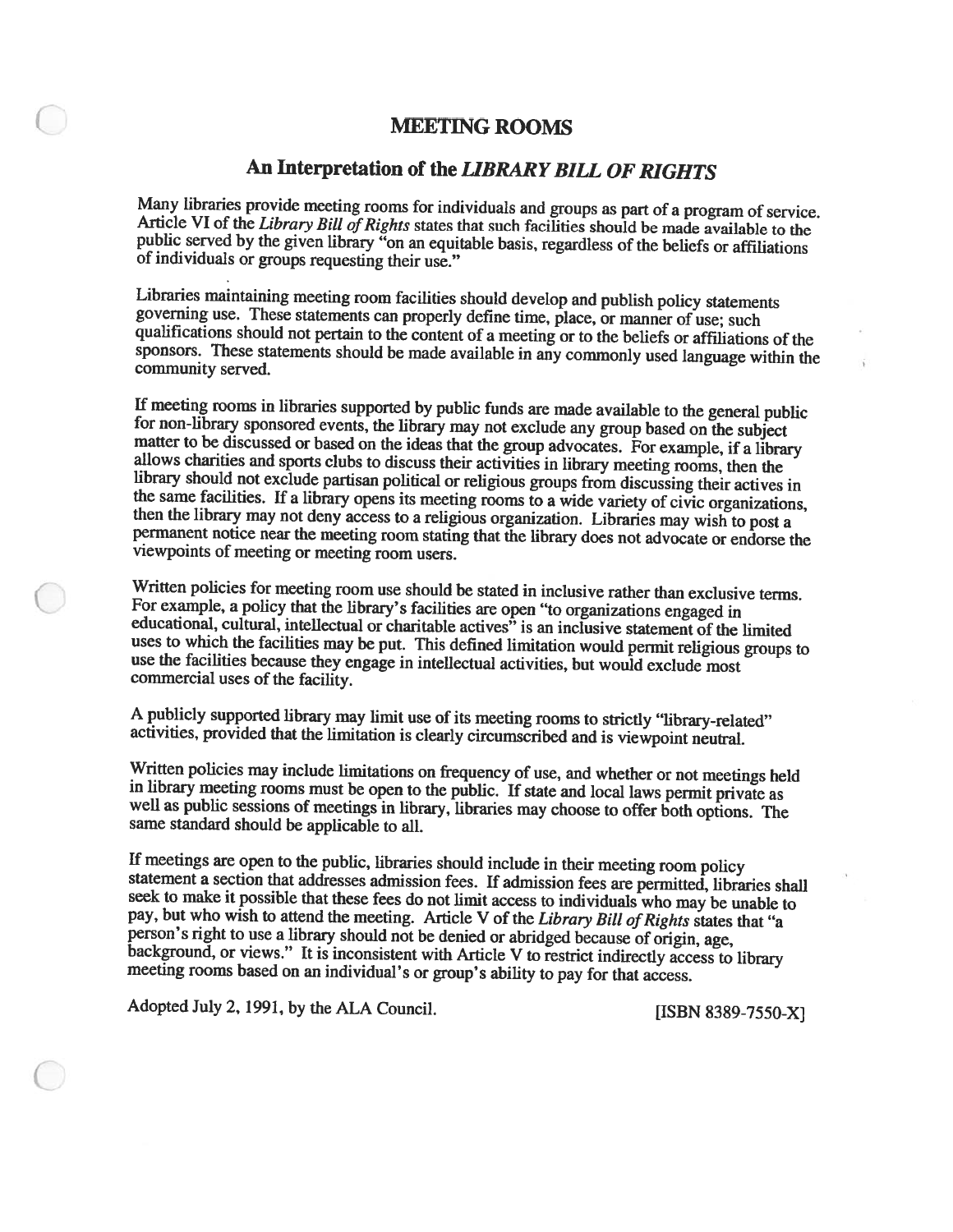# An Interpretation of the LIBRARY BILL OF RIGHTS

Libraries often provide exhibit spaces and bulletin boards. The uses made of these spaces should conform to the Library Bill of Rights: Article I states, "Materials should not be excluded because of the origin, background, or views of those contributing to their creation." Article II states, "Materials should not be proscribed or removed because of partisan or doctrinal<br>disapproval." Article VI maintains that exhibit space should be made available "on an equitable basis, regardless of the beliefs or affiliations of individuals or groups requesting their use."

In developing library exhibits, staff members should endeavor to present <sup>a</sup> broad spectrum of opinion and <sup>a</sup> variety of viewpoints. Libraries should not shrink from developing exhibits because of controversial content or because of the beliefs or affiliations of those whose work is represented. Just as libraries do not endorse the viewpoints of those whose work is represented in their collections, libraries also do not endorse the beliefs or viewpoints of topics that may be the subject of library exhibits.

Exhibit areas often are made available for use by community groups. Libraries should formulate a written policy for the use of these exhibit areas to assure that space is provided on an equitable basis to all groups that request it.

Written policies for exhibit space use should be stated in inclusive rather than exclusive terms.<br>For example, a policy that the library's exhibit space is open "to organizations engaged in educational, cultural, intellectual, or charitable activities" is an inclusive statement of the limited uses of the exhibit space. This defined limitation would permit religious groups to use the exhibit space because they engage in intellectual activities, but would exclude most commercial uses of the exhibit space.

A publicly supported library may designate use of exhibit space for strictly library-related activities, provided that this limitation is viewpoint neutral and clearly defined.

Libraries may include in this policy rules regarding the time, place, and manner of use of the exhibit space, so long as the rules are content neutral and are applied in the same manner to all groups wishing to use the space. A library may wish to limit access to exhibit space to groups within the community served by the library. This practice is acceptable provided that the same rules and regulations apply to everyone, and that exclusion is not made on the basis of the doctrinal, religious, or political beliefs of the potential users.

The library should not censor or remove an exhibit because some members of the community may disagree with its content. Those who object to the content of any exhibit held at the library should be able to submit their complaint and/or their own exhibit proposal to be judged according to the policies established by the library.

C

 $\mathbb{Z}^2_{\mathcal{L}(\mathbb{C}^2)}$  .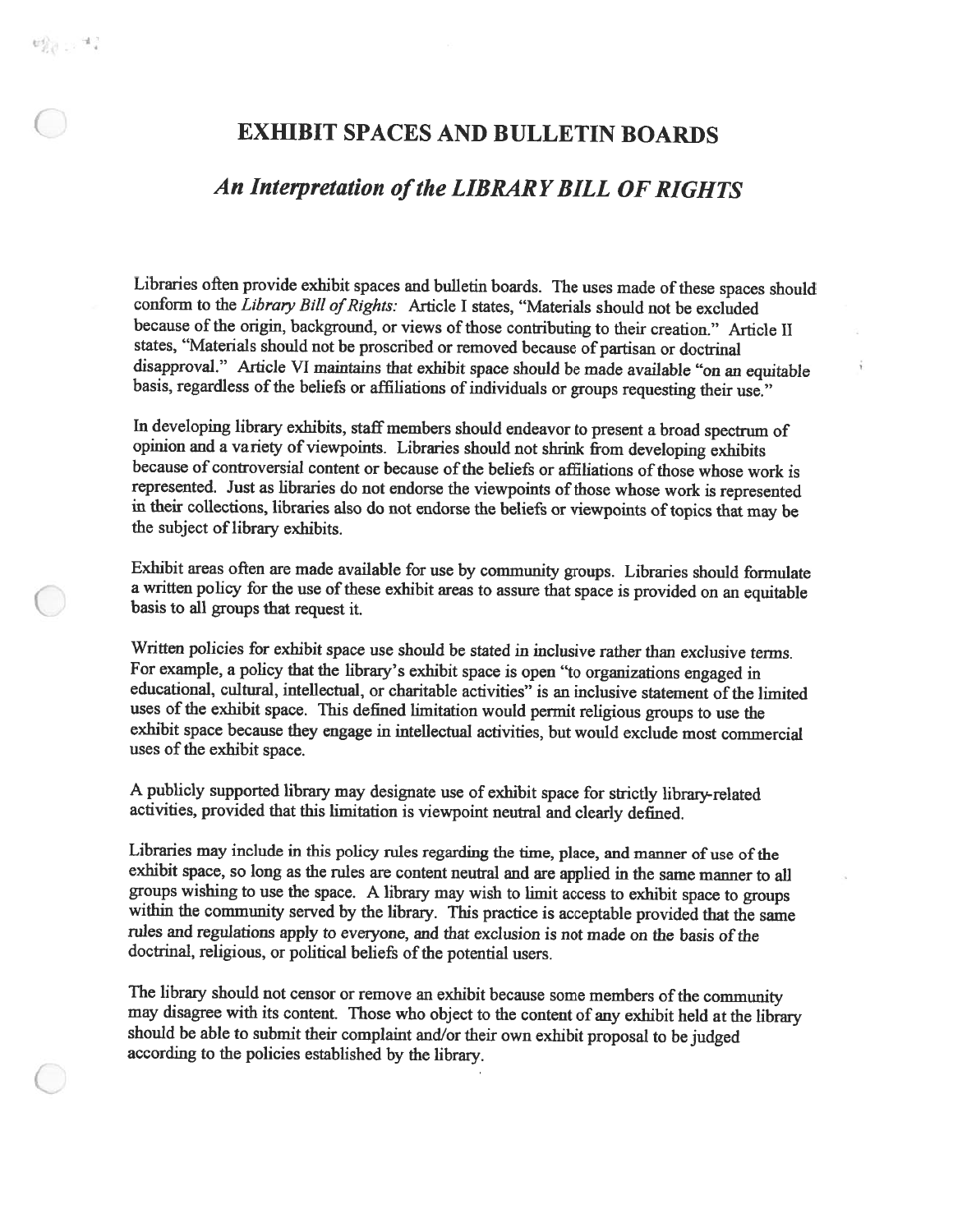Libraries may wish to post <sup>a</sup> permanent notice near the exhibit area stating that the library does not advocate or endorse the viewpoints of exhibits or exhibitors.

Libraries that make bulletin boards available to public groups for posting notices of public interest should develop criteria for the use ofthese spaces based on the same considerations as those outlined above. Libraries may wish to develop criteria regarding the size of material to be displayed, the length of time materials may remain on the bulletin board, the frequency with which material may be posted for the same group, and the geographic area from which notices will be accepted.

Adopted July 2, 1991, by the ALA Council; amended June 30, 2004, by the ALA Council.

[ISBN 8389-7551-8]

 $\Phi_{\rm b}^{\rm c} = - \lambda^{-k_{\rm b}^{\rm L} \star}$ 

 $\left( \begin{array}{c} \end{array} \right)$ 

C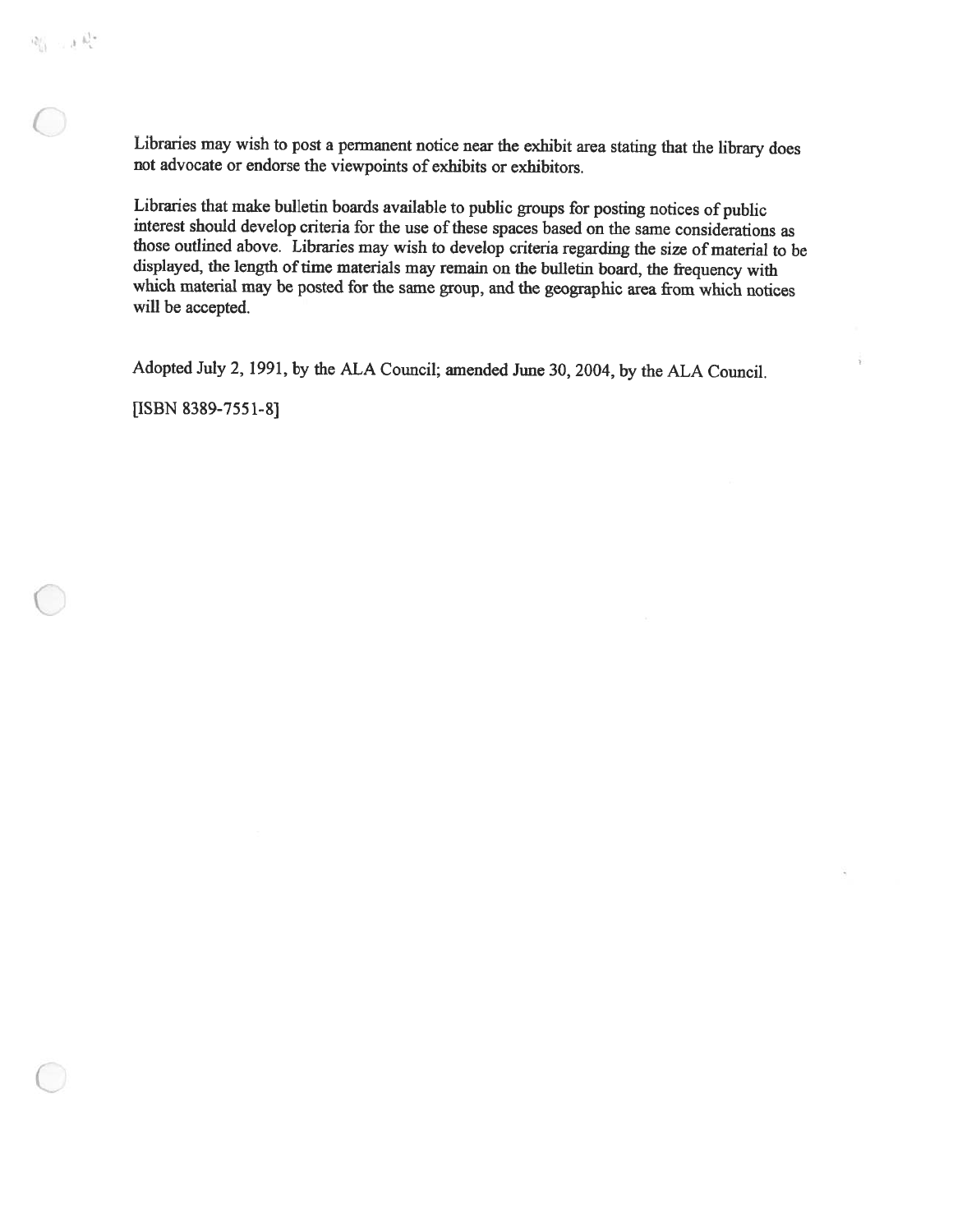# **Privacy**

### An Interpretation of the Library Bill of Rights

#### Introduction

 $\label{eq:11} f|_{\mathcal{C}} = \ldots = \mathcal{A}d$ 

Privacy is essential to the exercise of free speech, free thought, and free association. The courts have established <sup>a</sup> First Amendment right to receive information in <sup>a</sup> publicly funded library.' Further, the courts have upheld the right to privacy based on the Bill of Rights of the U.S. Constitution.<sup>2</sup> Many states provide guarantees of privacy in their constitutions and statute law.  $3$  Numerous decisions in case law have defined and extended rights to privacy.<sup>4</sup>

In <sup>a</sup> library (physical or virtual), the right to privacy is the right to open inquiry without having the subject of one's interest examined or scrutinized by others. Confidentiality exists when <sup>a</sup> library is in possession of personally identifiable information about users and keeps that information private on their behalf.<sup>5</sup>

Protecting user privacy and confidentiality has long been an integral part of the mission of libraries. The ALA has affirmed a right to privacy since 1939.<sup>6</sup> Existing ALA policies affirm that confidentiality is crucial to freedom of inquiry.<sup>7</sup> Rights to privacy and confidentiality also are implicit in the Library Bill of Rights  $\delta$  guarantee of free access to library resources for all users.

#### Rights of Library Users

The Library Bill of Rights affirms the ethical imperative to provide unrestricted access to information and to guard against impediments to open inquiry. Article IV states: "Libraries should cooperate with all persons and groups concerned with resisting abridgement of free expression and free access to ideas." When users recognize or fear that their privacy or confidentiality is compromised, true freedom of inquiry no longer exists.

In all areas of librarianship, best practice leaves the user in control of as many choices as possible. These include decisions about the selection of, access to, and use of information. Lack of privacy and confidentiality has <sup>a</sup> chilling effect on users' choices. All users have <sup>a</sup> right to be free from any unreasonable intrusion into or surveillance of their lawful library use.

Users have the right to be informed what policies and procedures govern the amount and retention of personally identifiable information, why that information is necessary for the library, and what the user can do to maintain his or her privacy. Library users expect and in many <sup>p</sup>laces have <sup>a</sup> legal right to have their information protected and kept private and confidential by anyone with direct or indirect access to that information. In addition,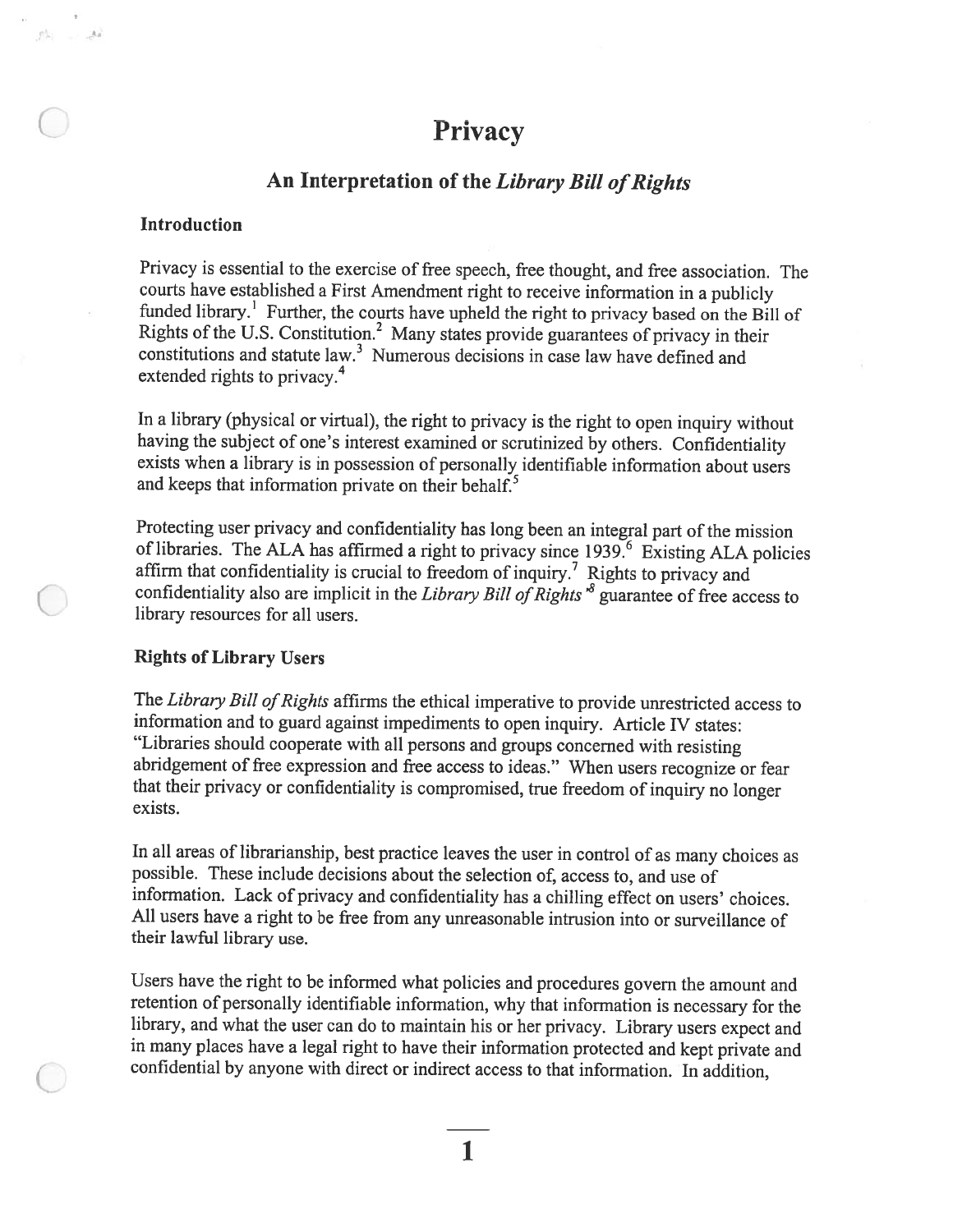Article V of the Library Bill of Rights states: "A person's right to use a library should not be denied or abridged because of origin, age, background, or views." This article precludes the use of profiling as <sup>a</sup> basis for any breach of privacy rights. Users have the right to use <sup>a</sup> library without any abridgement of privacy that may result from equating the subject of their inquiry with behavior.<sup>9</sup>

#### Responsibilities in Libraries

 $\mathcal{J}^{\mathcal{V}}$ 

**SE** 

The library profession has <sup>a</sup> long-standing commitment to an ethic of facilitating, not monitoring, access to information. This commitment is implemented locally through development, adoption, and adherence to privacy policies that are consistent with applicable federal, state, and local law. Everyone (paid or unpaid) who provides governance, administration, or service in libraries has <sup>a</sup> responsibility to maintain an environment respectful and protective of the privacy of all users. Users have the responsibility to respect each others' privacy.

For administrative purposes, librarians may establish appropriate time, <sup>p</sup>lace, and manner restrictions on the use of library resources.<sup>10</sup> In keeping with this principle, the collection of personally identifiable information should only be <sup>a</sup> matter of routine or policy when necessary for the fulfillment of the mission of the library. Regardless of the technology used, everyone who collects or accesses personally identifiable information in any format has <sup>a</sup> legal and ethical obligation to protect confidentiality.

#### Conclusion

 $\subset$ 

The American Library Association affirms that rights of privacy are necessary for intellectual freedom and are fundamental to the ethics and practice of librarianship.

Forty-eight states protect the confidentiality of library users' records by law, and the attorneys general in

2

<sup>&</sup>lt;sup>1</sup> Court opinions establishing a right to receive information in a public library include Board of Education. v. Pico, 457 U.S. 853 (1982); Kreimer v. Bureau Of Police For The Town Of Morristown, 958 F.2d 1242 (3d Cir. 1992); and *Reno v. American Civil Liberties Union*, 117 S.Ct. 2329, 138 L.Ed.2d 874 (1997).<br><sup>2</sup> See in particular the Fourth Amendment's guarantee of "[t]he right of the people to be secure in their

persons, houses, papers, and effects, against unreasonable searches and seizures," the Fifth Amendment's guarantee against self-incrimination, and the Ninth Amendment's guarantee that "[t]he enumeration in the This right is explicit in Article Twelve of the Universal Declaration of Human Rights: "No one shall be subjected to arbitrary interference with his privacy, family, home or correspondence, nor to attacks upon his honour and reputation. Everyone has the right to the protection of the law against such interference or attacks. Article Seventeen of the "International Covenant on Civil and Political Rights," a legally binding international human rights agreement ratified by the United States on June 8, 1992. See: http://www.unhchr.ch/html/menu3/b/a\_ccpr.htm.<br><sup>3</sup> Ten state constitutions guarantee a right of privacy or bar unreasonable intrusions into citizens' privacy.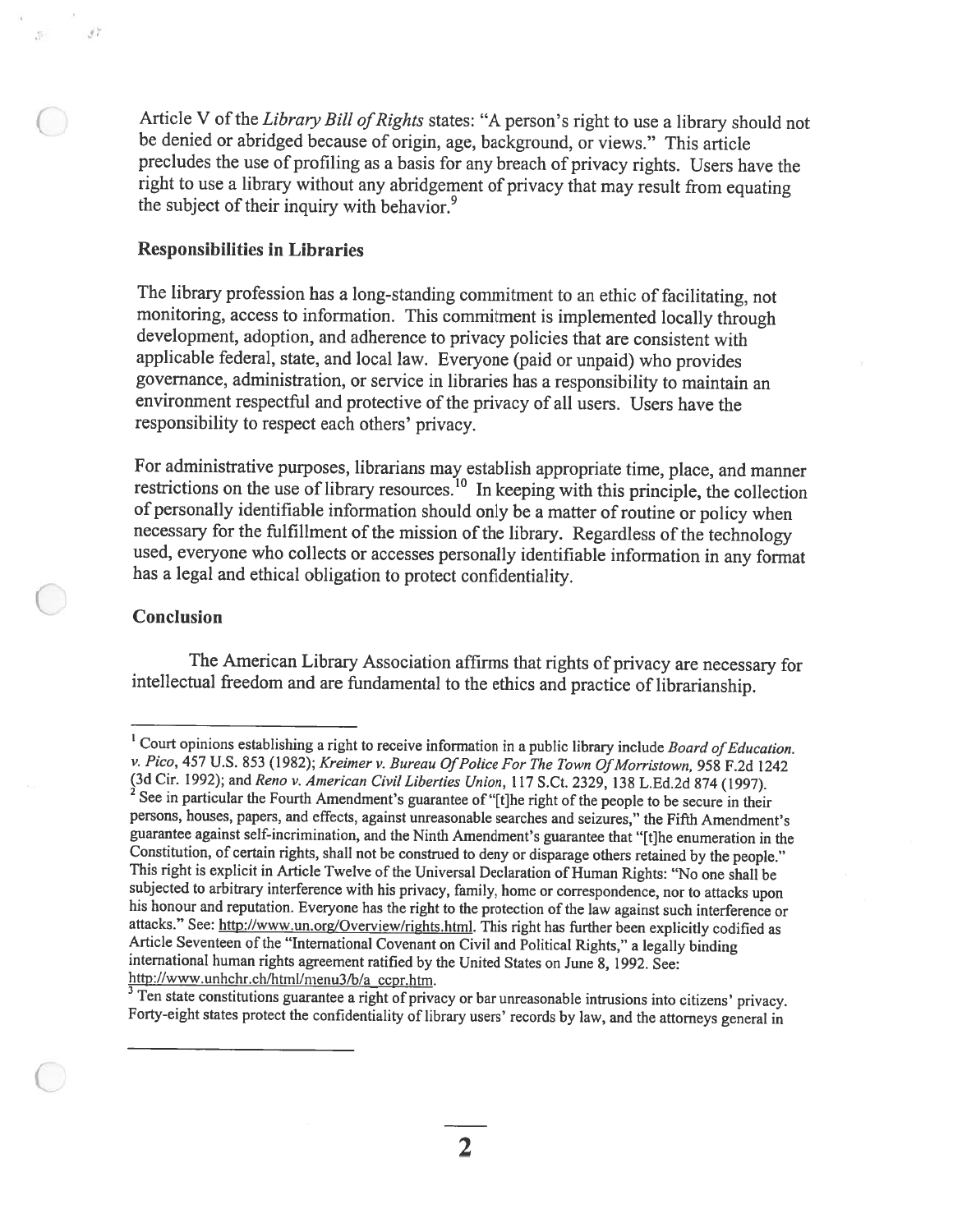the remaining two states have issued opinions recognizing the privacy of users' library records. See: http://www.ala.org/alaorg/oif/stateprivacylaws.html.

<sup>4</sup> Cases recognizing a right to privacy include:  $NAACP$  v. Alabama, 357 U.S. 449 (1958); Griswold v. Connecticut, 381 U.S. 479 (1965); Katz v. United States, 389 U.S. 347 (1967); and Stanley v. Georgia, 394 U.S. 557 (1969). Congress recognized the right to privacy in the Privacy Act of 1974 and Amendments (5 USC Sec. 552a), which addresses the potential for government's violation of privacy through its collection of personal information. The Privacy Act's "Congressional Findings and Statement of Purpose" state in part: "the right to privacy is <sup>a</sup> personal and fundamental right protected by the Constitution of the United States." See: http://caselaw.lp.findlaw.com/scripts/ts\_search.pl?title=5&sec=552a.

The phrase "Personally identifiable information" was established in ALA policy in 1991. See: Policy Concerning Confidentiality of Personally Identifiable Information about Library Users (http://www.ala.org/alaorg/oif/pol\_user.html). Personally identifiable information can include many types of library records, for instance: information that the library requires an individual to provide in order to be eligible to use library services or borrow materials, information that identifies an individual as having requested or obtained specific materials or materials on <sup>a</sup> particular subject, and information that is provided by an individual to assist <sup>a</sup> library staff member to answer <sup>a</sup> specific question or provide information on <sup>a</sup> particular subject. Personally identifiable information does not include information that does not identify any individual and that is retained only for the purpose of studying or evaluating the use of <sup>a</sup> library and its materials and services. Personally identifiable information does include any data that can

 $\frac{6}{10}$  Article Eleven of the *Code of Ethics for Librarians* (1939) asserted that "It is the librarian's obligation to treat as confidential any private information obtained through contact with library patrons." See:<br>http://www.ala.org/alaorg/oif/1939code.html. Article Three of the current *Code* (1995) states: "We protect each library user's right to privacy and confidentiality with respect to information sought or received and resources consulted, borrowed, acquired, or transmitted." See: http://www.ala.org/alaorg/oif/ethics.html.  $<sup>7</sup>$  See these ALA Policies: Access for Children and Young People to Videotapes and Other Nonprint</sup> Formats (http://www.ala.org/alaorg/oif/acc\_chil.html); Free Access to Libraries for Minors (http://www.ala.org/alaorg/oif/free min.html); Freedom to Read

(http://www.ala.org/alaorg/oif/freeread.html); Libraries: An American Value

(http://www.ala.org/alaorg/oif/lib\_val.html); the newly revised Library Principles for a Networked World (http://www.ala.org/oitp/prinintro.html); Policy Concerning Confidentiality of Personally Identifiable<br>Information about Library Users (http://www.ala.org/alaorg/oif/pol\_user.html); Policy on Confidentiality of Library Records (http://www.ala.org/alaorg/oif/pol\_conf.html); Suggested Procedures for Implementing<br>Policy on the Confidentiality of Library Records (http://www.ala.org/alaorg/oif/sugpolen.html).<br><sup>8</sup> Adopted June 18, 1

January 23, 1996, by the ALA Council. See: http://www.ala.org/work/freedom/lbr.html.

<sup>9</sup> Existing ALA Policy asserts, in part, that: "The government's interest in library use reflects a dangerous and fallacious equation of what a person reads with what that person believes or how that person is likely to b (http://www.ala.org/alaorg/oif/poluser.html)

Guidence Construction Control of Tennis Construction Constraints of Policies, Regulations and Procedures Affecting Access to Library Materials, Services and Facilities (http://www.ala.org/alaorg/oif/pol reg.html).

#### Adopted June 19, 2002, by the ALA Council.

[ISBN 0-8389-8208-5]

 $\bigcup$ 

 $\beta$   $\rightarrow$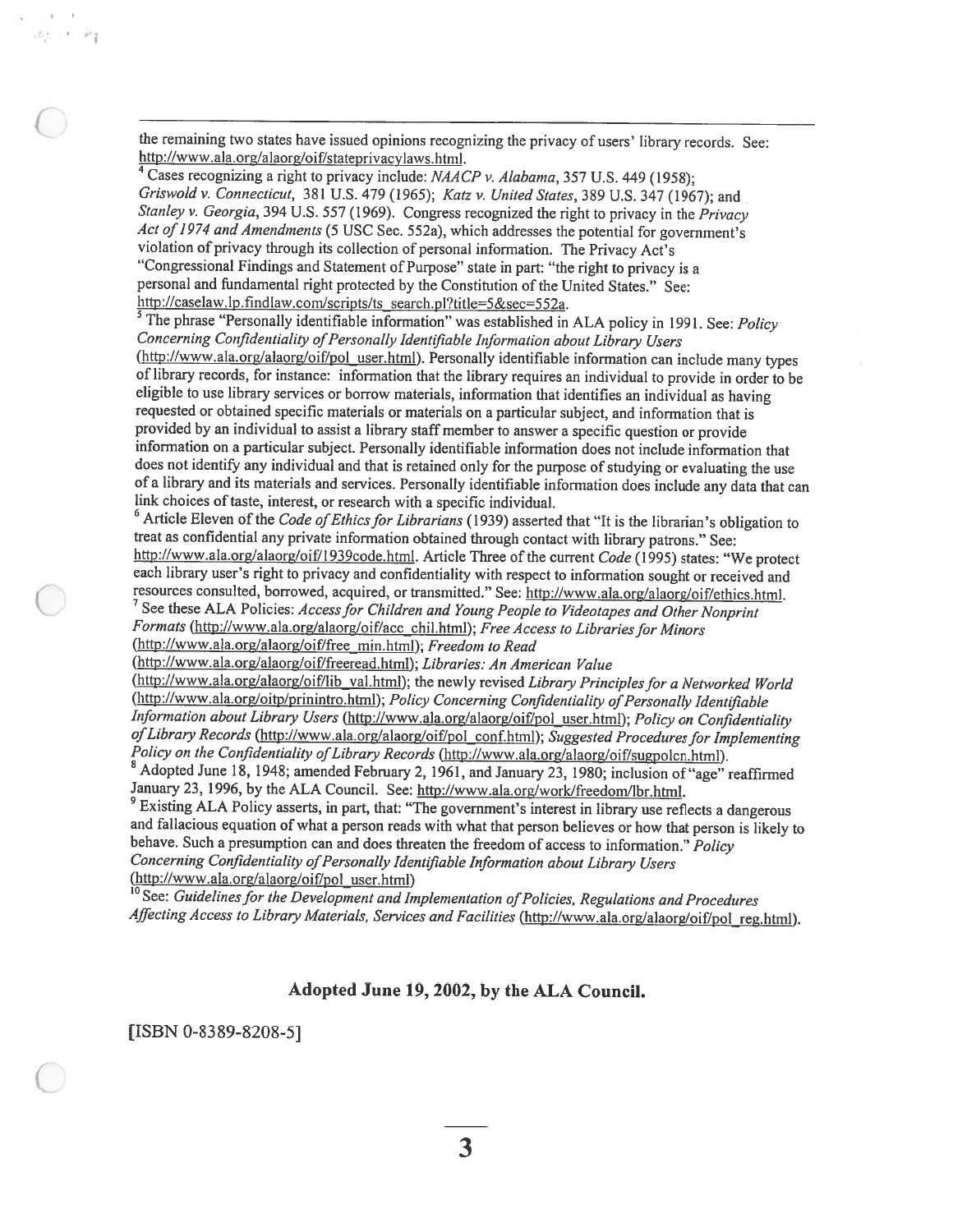# The USA Patriot Act in the Library

#### Background

The Uniting and Strengthening America by Providing Appropriate Tools Required to Intercept and Obstruct Terrorism Act of <sup>2001</sup> ("USA Patriot Act") became law on October 26, 2001. The legislation originated with Attorney General John Ashcroft, who the wake of the events of September 11, 2001. Few amendments were made to Ashcroft's initial proposal to Congress, and the bill became law without any hearings or markup by <sup>a</sup> Congressional committee.

The Patriot Act amended over 15 federal statutes, including the laws governing criminal procedure, computer fraud and abuse, foreign intelligence, wiretapping, immigration, and the laws governing the privacy of student rec

These enhanced surveillance procedures pose the greatest challenge to privacy and confidentiality in the library.

#### Enhanced Surveillance Provisions Affecting Library Confidentiality

Section <sup>215</sup> Access to Records Under Foreign Intelligence Security Act (FISA)

- • Allows an FBI agent to obtain <sup>a</sup> search warrant for "any tangible thing," which can include books, records, papers, floppy disks, data tapes, and computers with hard drives.
- Permits the FBI to compe<sup>l</sup> production of library circulation records, Internet use records, and registration information stored in any medium.
- • Does not require the agent to demonstrate "probable cause," the existence of specific facts to support the belief that a crime has been committed or that the items sought are evidence of a crime. Instead, the agent only needs to claim that<br>he believes that the records he wants may be related to an ongoing investigation<br>related to terrorism or intelligence activities, a very low
- • Libraries or librarians served with <sup>a</sup> search warrant issued under FISA rules may not disclose, under of penalty of law, the existence of the warrant or the fact that records were produced as a result of the warrant. A patron cannot be told that his or her records were <sup>g</sup>iven to the FBI or that he or she is the subject of an FBI investigation.
- Overrides state library confidentiality laws protecting library records.

Codified in law at <sup>50</sup> U.S.C. § 1862.

C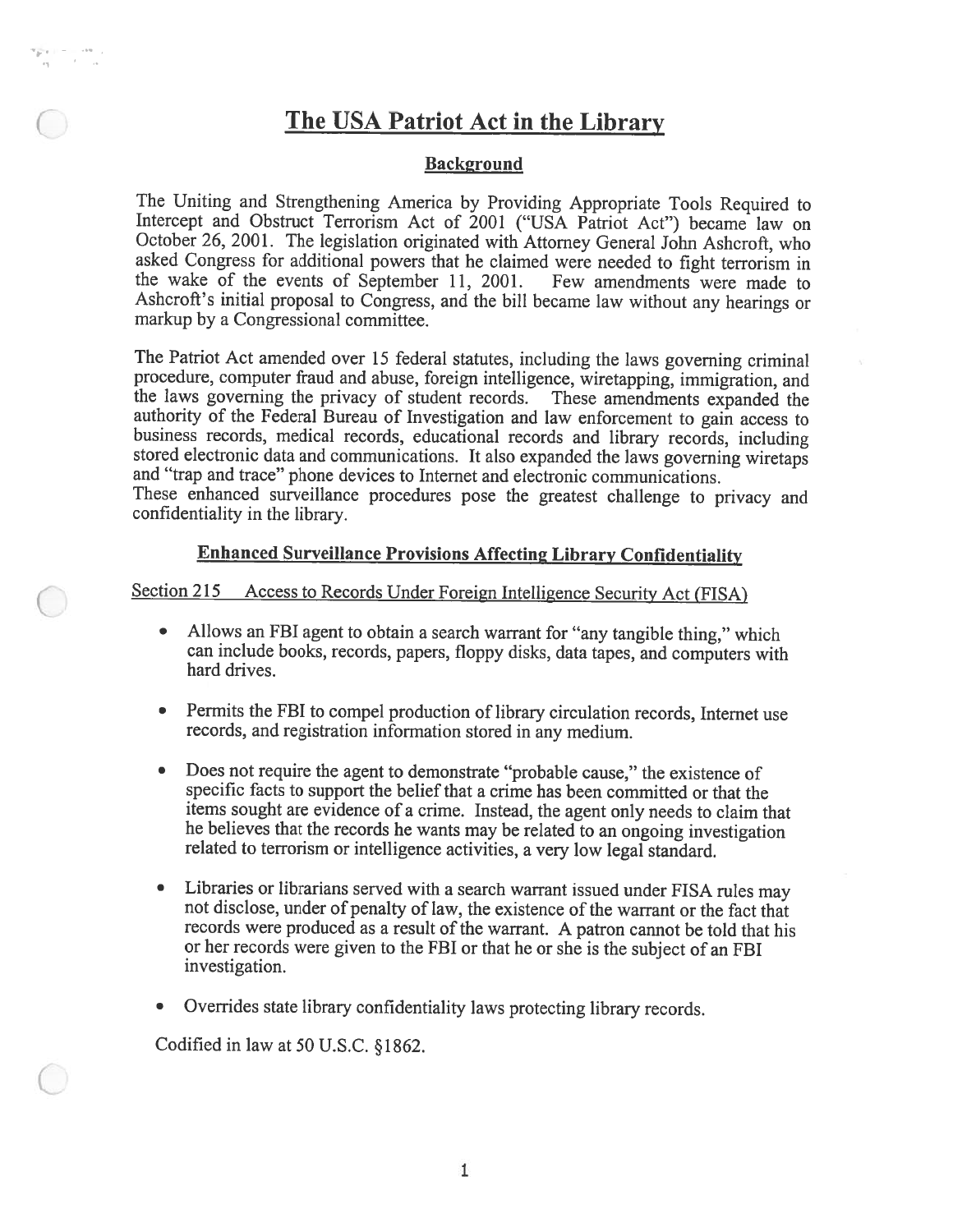#### Section 216: Relating to the Use of Pen Register and Trap and Trace Devices

- • Extends the telephone monitoring laws ("pen register," "trap and trace") to include routing and addressing information for all Internet traffic, including email addresses, IP addresses, and URLs of web pages.
- • State law enforcement agencies may apply for and obtain an order under this provision, which is not limited to the investigation of terrorism or foreign intelligence matters.
- • Federal agents can obtain <sup>a</sup> nationwide court order for <sup>a</sup> wiretap from any federal court having jurisdiction over the offense under investigation.
- • The officers and agents seeking warrants under the pen register statute only need to affirm that the information sought is relevant to <sup>a</sup> criminal investigation.
- •Compels a recipient of a monitoring order to provide all necessary cooperation to law enforcement authorities to facilitate installation of the monitoring device, or provide the information to the investigating officer fro recipient cannot disclose that communications are being monitored.
- •Libraries that provide access to the Internet and email service to patrons may<br>become the target of a court order requiring the library to cooperate in the<br>monitoring of a user's electronic communications sent through the computers or network.

Codified in law at 18 U.S.C. §3121-3 127

## Section 214 Pen Register and trap and trace authority under FISA

- • Extends the FBI's telephone monitoring authority in FISA investigations ("pen register," "trap and trace") to include routing and addressing information for all Internet traffic, including email addresses, IP addresses, and URLs of web pages.
- • As with Section 215, the agent only needs to claim that he believes that the records he wants may be related to an ongoing investigation related to terrorism or intelligence activities, <sup>a</sup> very low legal standard.
- • As with Section 216, libraries that provide access to the Internet and email service to patrons may become the target of <sup>a</sup> court order.

Codified in law at <sup>50</sup> U.S.C. § <sup>1852</sup>

 $\subset$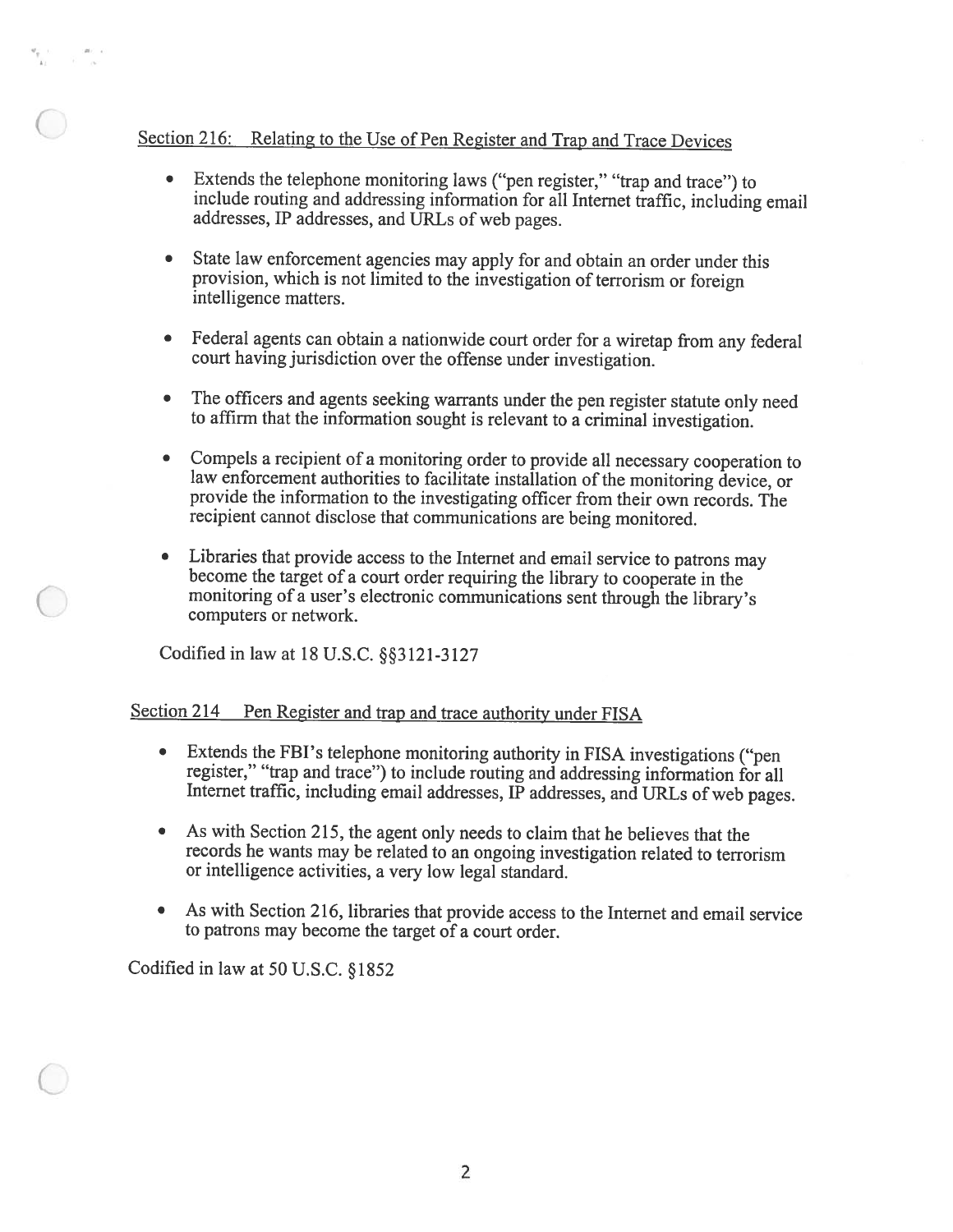# Other Provisions of Interest That Do Not Directly Affect Libraries

### Section 218: Foreign intelligence information requirement for FISA authority.

• Amends FISA so that foreign intelligence or terrorism need only be "a significant purpose" of the investigation, rather than "the purpose" of the investigation. Relaxes the legal standard for FISA surveillance.

#### Section 219: Single-Jurisdiction Warrants for Terrorism<br>Section 220: National Search Warrants for Electronic Ex National Search Warrants for Electronic Evidence

• Both provisions permit federal courts located in <sup>a</sup> district where <sup>a</sup> crime or act of terrorism has occurred to issue <sup>a</sup> court order that may be served and executed nationwide. Section 220 affects stored email and other electronic data.

#### Section 206: Roving Surveillance Authority under FISA

- $\bullet$  Permits the use of "roving wiretaps" in <sup>a</sup> FISA investigation, which allows the investigating agency to obtain <sup>a</sup> single court order to monitor the electronic communications of <sup>a</sup> person at any location or on any device, including email and Internet communications.
- •The order need not identify the person or entity whose assistance is required for the monitoring. It is <sup>a</sup> generic order that may be presented at any time to <sup>a</sup> newly discovered service provider.
- •Updates FISA to match federal wiretap laws that allow roving wiretaps.

Permission is granted to libraries to reproduce this in its entirety.

http://www.ala.org/alaorg/oif/usapatriotlibrary.html

American Library Association Office for Intellectual Freedom April 2002

 $\ldots$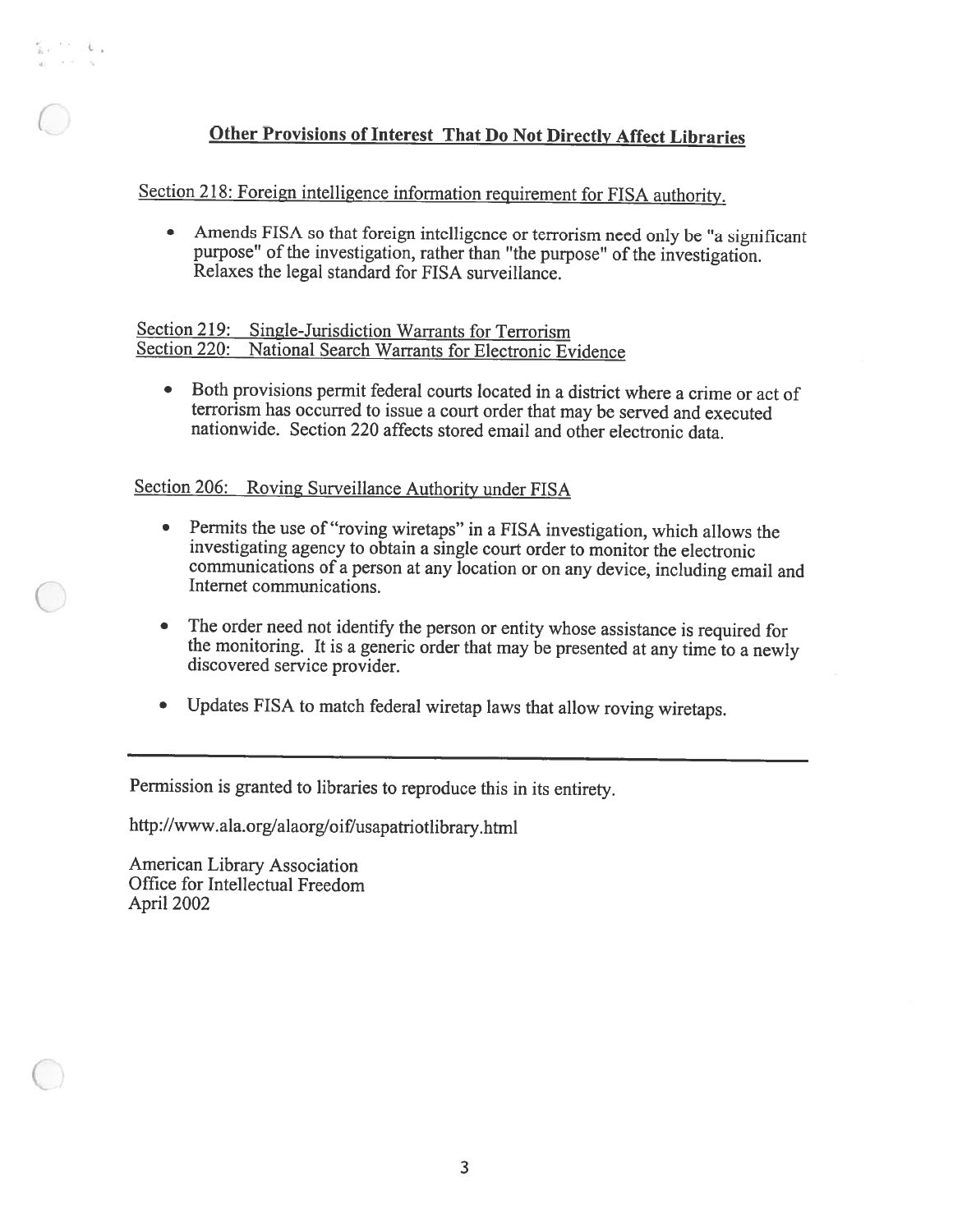## GUIDELINES FOR THE DEVELOPMENT OF POLICIES AND PROCEDURES REGARDING USER BEHAVIOR AND LIBRARY USAGE

## Introduction

.1," .'.

Libraries are faced with problems of user behavior that must be addressed to ensure the effective delivery<br>of service and full access to facilities. Library governing bodies should approach the regulation of user<br>behavior

Publicly supported library service is based upon the First Amendment right of free expression. Publicly supported libraries are recognized as limited public forums for access to information. Courts have recognized a First procedures that could impinge upon such rights are subject to a higher standard of review than may be required in the policies of other public services and facilities.

There is a significant government interest in maintaining a library environment that is conducive to all users' exercise of their constitutionally protected right to receive information. This significant interest authorizes publicly supported libraries to maintain a safe and healthy environment in which library users<br>and staff can be free from harassment, intimidation, and threats to their safety and well-being. Libraries<br>should pr

In order to protect all library users' right of access to library facilities, to ensure the safety of users and staff, and to protect library resources and facilities from damage, the library's governing authority may impo

# Guidelines

The American Library Association's Intellectual Freedom Committee recommends that publicly<br>supported libraries use the following guidelines, based upon constitutional principles, to develop policies<br>and procedures governin

- 1. Libraries are advised to rely upon existing legislation and law enforcement mechanisms as the primary means of controlling behavior that involves public safety, criminal behavior, or other issues covered by existing local, state, or federal statutes. In many instances, this legal framework may be sufficient to provide the library with the necessary tools to maintain order.
- 2. If the library's governing body chooses to write its own policies and procedures regarding user behavior or access to library facilities, services, and resources, the policies should cite statutes or ordinances upon whi
- 3. Library policies and procedures governing the use of library facilities should be carefully examined to ensure that they embody the principles expressed in the Library Bill of Rights.
- 4. Reasonable and narrowly drawn policies and procedures designed to prohibit interference with use of the facilities and services by others, or to prohibit activities inconsistent with achievement of the library's mission statement and objectives, are acceptable.
- 5. Such policies and the attendant implementing procedures should be reviewed frequently and updated as needed by the library's legal counsel for compliance with federal and state constitutional requirements, federal and state civil rights legislation, all other applicable federal and state legislation, and applicable case law.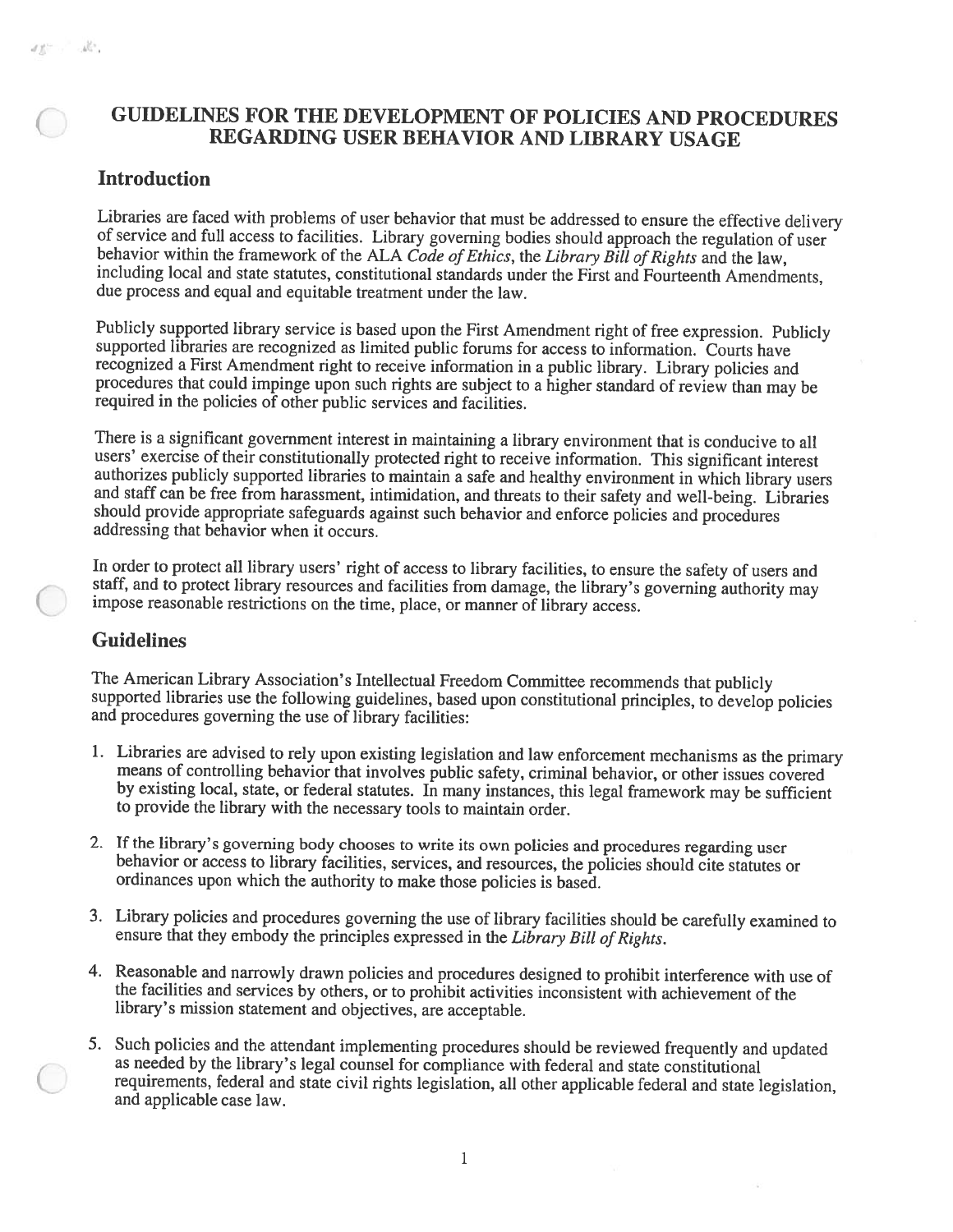- 6. Every effort should be made to respond to potentially difficult circumstances of user behavior in <sup>a</sup> timely, direct, and open manner. Common sense, reason and sensitivity should be used to resolve issues in <sup>a</sup> constructive and positive manner without escalation.
- 7. Libraries should develop an ongoing staff training program based upon their user behavior policy.<br>This program should include training to develop empathy and understanding of the social and economic problems of some lib
- 8. Policies and regulations that impose restrictions on library access:
	- a. should apply only to those activities that materially interfere with the public's right of access to library facilities, the safety of users and staff, and the protection of library resources and facilities;
	- b. should narrowly tailor prohibitions or restrictions so that they are not more restrictive than needed to serve their objectives;
	- c. should attempt to balance competing interests and avoid favoring the majority at the expense of individual rights, or allowing individual users' rights to supersede those of the majority of library users;
	- d. should be based solely upon actual behavior and not upon arbitrary distinctions between individuals or classes of individuals. Policies should not target specific users or groups of users based upon an assumption or expectation that such users might engage in behaviors that could disrupt library service;
	- e. should not restrict access to the library by persons who merely inspire the anger or annoyance of others. Policies based upon appearance or behavior that is merely annoying or that merely generates negative subjective r policies should employ <sup>a</sup> reasonable, objective standard based on the behavior itself;
	- f. must provide <sup>a</sup> clear description of the behavior that is prohibited and the various enforcement warning; this description must be continuously and clearly communicated in an effective manner to all library users;
	- g. to the extent possible, should not leave those affected without adequate alternative means of access to information in the library;
	- h. must be enforced evenhandedly, and not in <sup>a</sup> manner intended to benefit or disfavor any person or group in an arbitrary or capricious manner.

The user behaviors addressed in these Guidelines are the result of <sup>a</sup> wide variety of individual and societal conditions. Libraries should take advantage of the expertise of local social service agencies, advocacy groups, mental health professionals, law enforcement officials, and other community resources to develop community strategies for addressing the needs of <sup>a</sup> diverse population.

#### Adopted by the Intellectual Freedom Committee

January 24, 1993; revised November 17, 2000; revised January 19, 2005<br>[ISBN 8389-7763]

四、 四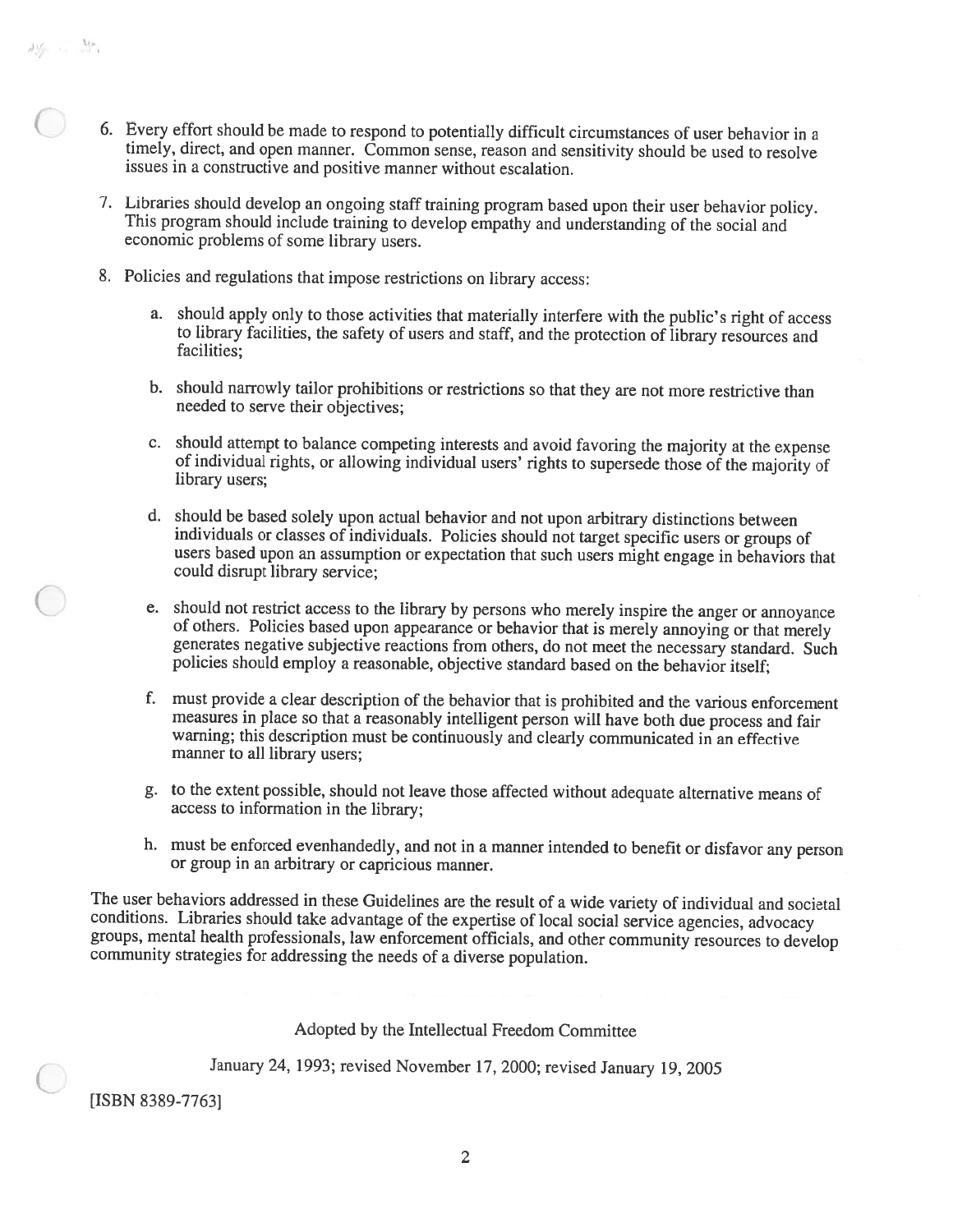# FREE ACCESS TO LIBRARIES FOR MINORS

# An Interpretation of the LIBRARY BILL OF RIGHTS

Library policies and procedures that effectively deny minors equal and equitable access to all library resources available to other users violate the Library Bill of Rights. The American Library Association opposes all attempts to restrict access to library services, materials, and facilities based on the age of library users.

Article V of the *Library Bill of Rights* states, "A person's right to use a library should not be denied or abridged because of origin, age, background, or views." The "right to use a library" includes free access to, and unrestricted use of, all the services, materials, and facilities the library has to offer. Every restriction on access to, and use of, library resources, based solely on the chronological age, educational level, literacy skills, or legal emancipation of users violates Article V.

Libraries are charged with the mission of developing resources to meet the diverse information needs and interests of the communities they serve. Services, materials, and facilities that fulfill the needs and interests of library users at different stages in their personal development are <sup>a</sup> necessary part of library resources. The needs and interests of each library user, and resources appropriate to meet those needs and interests, must be determined on an individual basis. Librarians carmot predict what resources will best fulfill the needs and interests of any individual user based on a single criterion such as chronological age, educational level, literacy skills, or legal emancipation.

Libraries should not limit the selection and development of library resources simply because minors will have access to them. Institutional self-censorship diminishes the credibility of the library in the community, and restricts access for all library users.

Children and young adults unquestionably possess First Amendment rights, including the right to receive information in the library. Constitutionally protected speech cannot be suppressed solely to protect children or young adults from ideas or images <sup>a</sup> legislative body believes to be unsuitable for them.' Librarians and library governing bodies should not resort to age restrictions in an effort to avoid actual or anticipated objections, because only <sup>a</sup> court of law can determine whether material is not constitutionally protected.

The mission, goals, and objectives of libraries cannot authorize librarians or library governing bodies to assume, abrogate, or overrule the rights and responsibilities of parents. As "Libraries: An American Value" states, "We affirm the responsibility and the right of all parents and guardians to guide their own children's use of the library and its resources and services." Librarians and governing bodies should maintain that parents—and only parents—have the right and the responsibility to restrict the access of their children—and only their children—to library resources. Parents who do not want their children to have access to certain library services, materials, or facilities should so advise their children. Librarians and library governing bodies cannot assume the role of parents or the functions of parental authority in the private relationship between parent and child.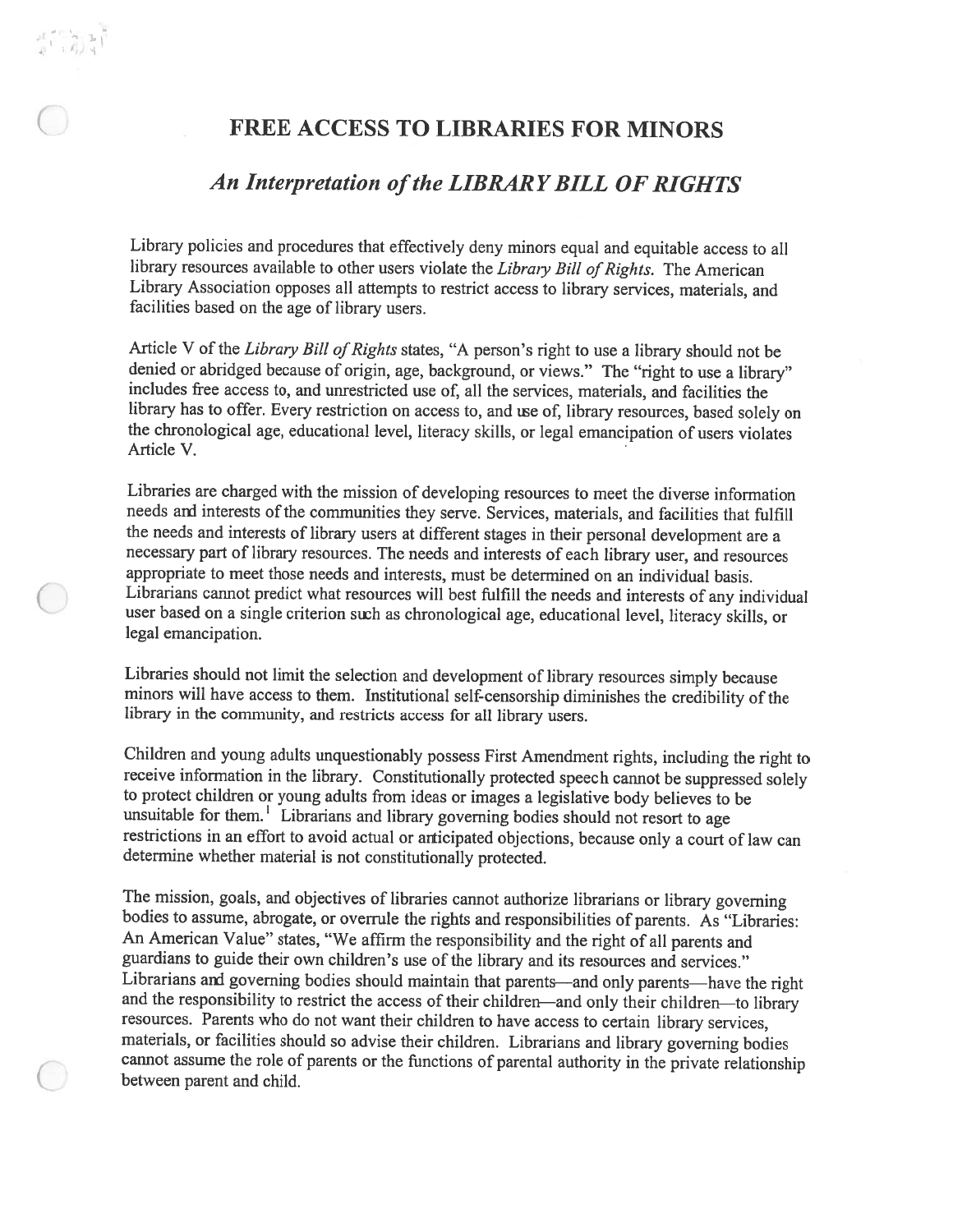Lack of access to information can be harmful to minors. Librarians and library governing bodies<br>have a public and professional obligation to ensure that all members of the community they serve<br>have free, equal, and equitab content, approach, format, or amount of detail. This principle of library service applies equally to all users, minors as well as adults. Librarians and library governing bodies must uphold this principle in order to provide adequate and effective service to minors.

<sup>1</sup>See Erznoznik v. City of Jacksonville, 422 U.S. 205 (1975)— "Speech that is neither obscene as to youths nor subject to some other legitimate proscription cannot be suppressed solely to protect the young from ideas or images that a legislative body thinks unsuitable [422 U.S. 205, 214] for<br>them. In most circumstances, the values protected by the First Amendment are no less applicable<br>when government seeks to cont School Dist., supra. Cf. West Virginia Bd. of Ed. v. Barnette, 319 U.S. 624 (1943)."

Adopted June 30, 1972; amended July 1, 1981; July 3, 1991, June 30, 2004, by the ALA Council.

[ISBN 8389-7549-6]

 $\bigcirc$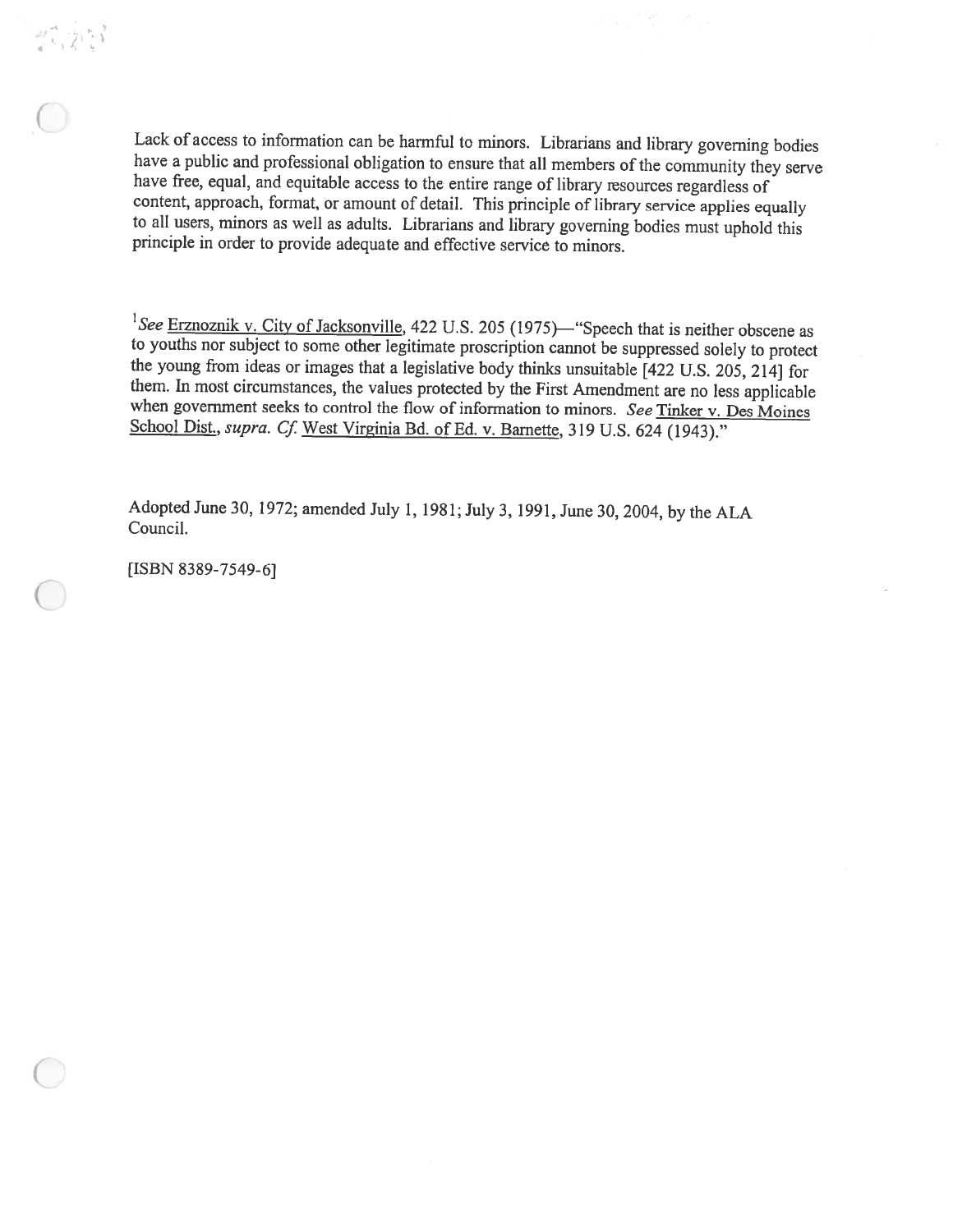# Statement of Cooperation

Cooke County Library and North Central Texas College Library endeavor to cooperate in serving the citizens of Cooke County and the students of North Central Texas College. However, since neither library attempts to duplicate the collection of the other and since each library has different purposes for existing and different goals, the two collections inevitably contain different materials.

Therefore, in order to make both collections accessible to the citizens of Cooke County and the students of North Central Texas College, the libraries agree to the following:

- 1. Students of North Central Texas College who are permanen<sup>t</sup> residents of Cooke County are eligible to use and check out materials from Cooke County Library in accordance with that library's established policies and procedures.
- 2. Any resident of Cooke County who is eighteen (18) years of age or older is eligible to use and check out materials from North Central Texas College Library in accordance with that library's established policies and procedures.
- 3. Students of North Central Texas College who are not permanen<sup>t</sup> residents of Cooke County are eligible to check out materials belonging to Cooke County Library, with the exception of audiovisual equipment and/or programs, periodicals, genealogical materials, reference materials, microforms, and other items designated by Cooke County Library, when they meet the following conditions:
	- 3.1 .1. The student shall presen<sup>t</sup> <sup>a</sup> valid, current TexShare card issued by North Central Texas College Library.
	- 3.1.2. The student shall presen<sup>t</sup> <sup>a</sup> valid, current identification card from North Central Texas College.
	- 3.1.3. The student shall agree to observe the circulation policies of Cooke County Library with regard to date due.
	- 3.1.4. The student shall agree to observe the fine policy established by Cooke County Library for any items returned late to Cooke County Library.
	- 3.1.5. The student shall agree to observe the fee policy established by Cooke County Library for any Cooke County Library materials that the student does not return or for any Cooke County Library materials that the student returns in <sup>a</sup> damaged condition.
- 4. Upon notification from the Director of Cooke County Library that <sup>a</sup> North Central Texas College student who is not <sup>a</sup> permanen<sup>t</sup> resident of Cooke County has an overdue book and/or <sup>a</sup> library fine of one dollar (SI) or more, North Central Texas College Library shall place <sup>a</sup> hold on the circulation and permanen<sup>t</sup> academic record of that student. The staff at the Cooke County Library shall notify North Central Texas College Library staff members when the circulation record has been cleared and the hold on the student's record will be removed.
	- 4.1.1. . For any lost or damaged-beyond-repair library materials which were not paid by North Central Texas College students who are not permanent residents of Cooke County, the following shall apply: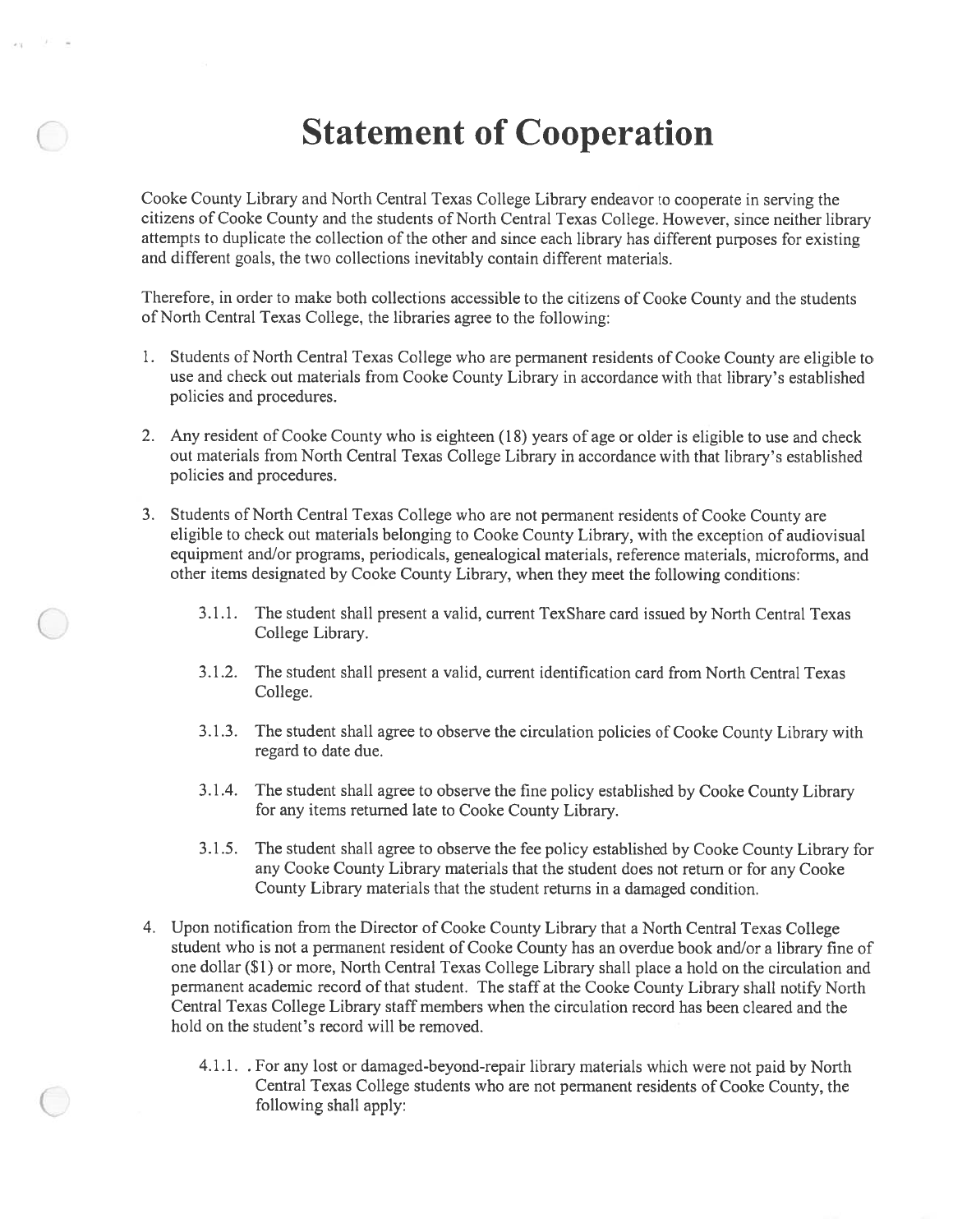- 4.1.1.1. By the end of October of each year, the Director of Library Services at North Central Texas College, upon receipt of an itemized listing, shall remit paymen<sup>t</sup> in the amount paid by Cooke County Library to acquire the item, <sup>p</sup>lus applicable processing fees, or the amount of the current replacement price, if listed in Books In Print or any other reputable acquisitions source, for any lost or damaged-beyond-repair library materials in which paymen<sup>t</sup> was not received by the student. 4.1.1.1. By the end of October of each year, the Director of Library Services at North reass College, upon receipt of an itemized itsing, shall remit payment in the paid by Cooke County Library to acquire the tiem, phis a
	- 4.1.1 .2. If any lost Cooke County Library materials for which North Central Texas College Library has made paymen<sup>t</sup> are subsequently returned to Cooke County Library, the purchase amount for the item or items shall be refunded or credited to North Central Texas College. By October 1<sup>st</sup> of each year, Cooke County Library will notify North Central Texas College Library of the refund or credit amount.
- 5. By October 1st of each year, Cooke County Library and North Central Texas College Library shall exchange circulation statistics indicating the total number of items circulated to TexShare patrons of the other library.
- 6. Both Cooke County Library and North Central Texas College Library are participants in the TexShare Card program provided through the Texas State Library and Archives Commission and have agreed to the provisions of this program. Should either Cooke County Library or North Central Texas College Library cease participation in the TexShare Card program, the other library will be notified of this change in status.
- 7. The Directors of Cooke County Library and North Central Texas College, or their designated representatives, shall meet annually to review, to evaluate, and to modify this agreement, as needed.
- 8. This Statement of Cooperation supersedes any previous Statement of Cooperation.

Jennifel L. Johnson-Spence W. Diane Roether

 $\subset$ 

Director Director **Director Director Director O** Cooke County Library North Central Texas College